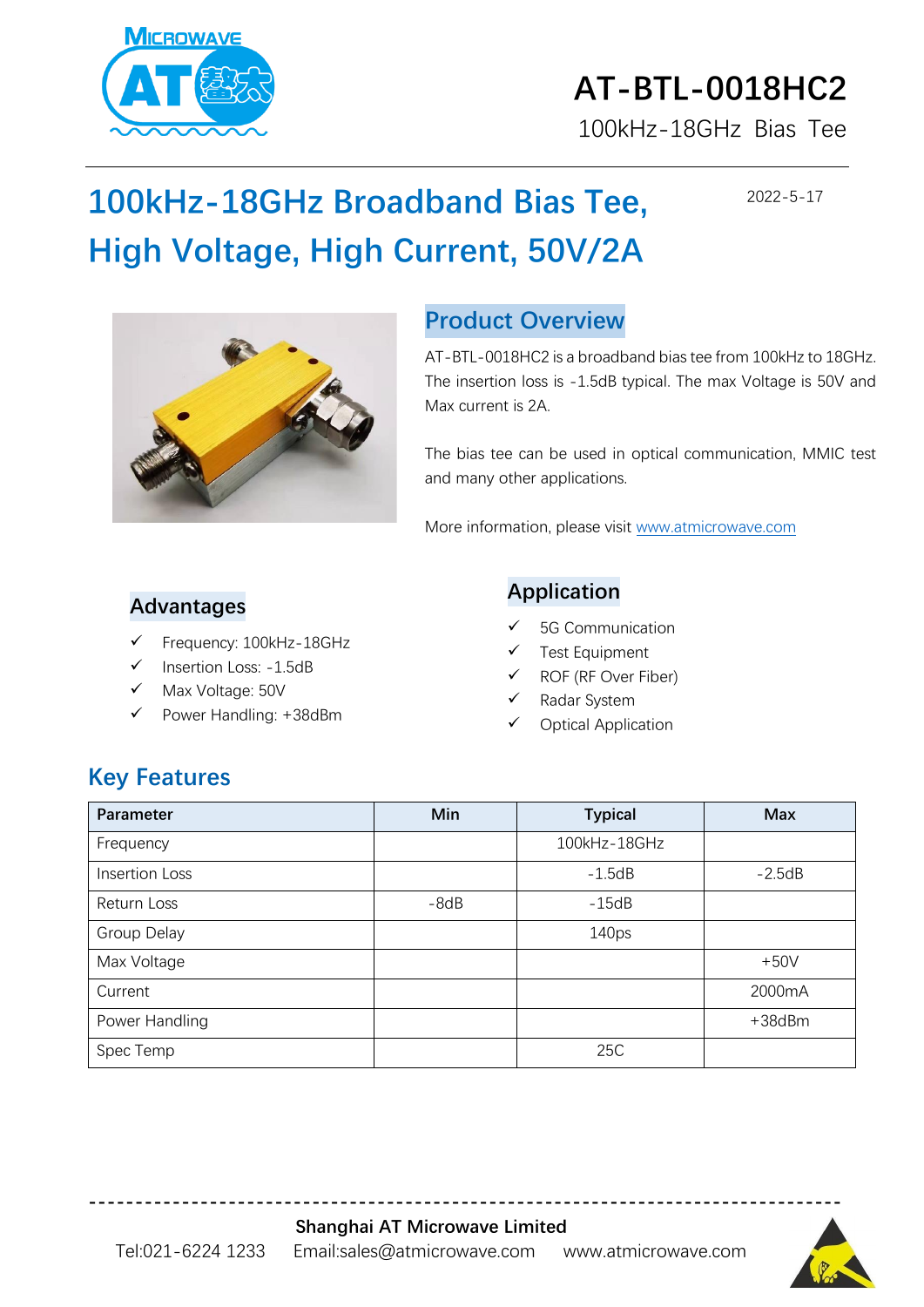

100kHz-18GHz Bias Tee

#### **Mechanical Information**

| <b>Item</b>   | <b>Description</b> |  |
|---------------|--------------------|--|
| RF+DC Port    | <b>SMA Female</b>  |  |
| RF Port       | <b>SMA Male</b>    |  |
| DC Port       | <b>SMA Female</b>  |  |
| Case Material | Copper             |  |
| Finish        | <b>Gold Plated</b> |  |
| Weight        | 38 <sub>g</sub>    |  |
| Size:         | See outline        |  |

#### **Absolute Maximum Ratings Table**

| <b>Parameter</b>             | Value            |
|------------------------------|------------------|
| Voltage                      | $+50V$           |
| RF Power                     | $+38$ dBm        |
| <b>Operating Temperature</b> | $-40$ to $+70C$  |
| Storage Temperature          | $-65$ to $+150C$ |

#### **Notes:**

- 1. Datasheet may be changed according to update of MMIC, Raw materials , process, and so on.
- 2. This data is only for reference, not for guaranteed specifications.
- 3. Please contact AT Microwave team to make sure you have the most current data.



**---------------------------------------------------------------------------------**